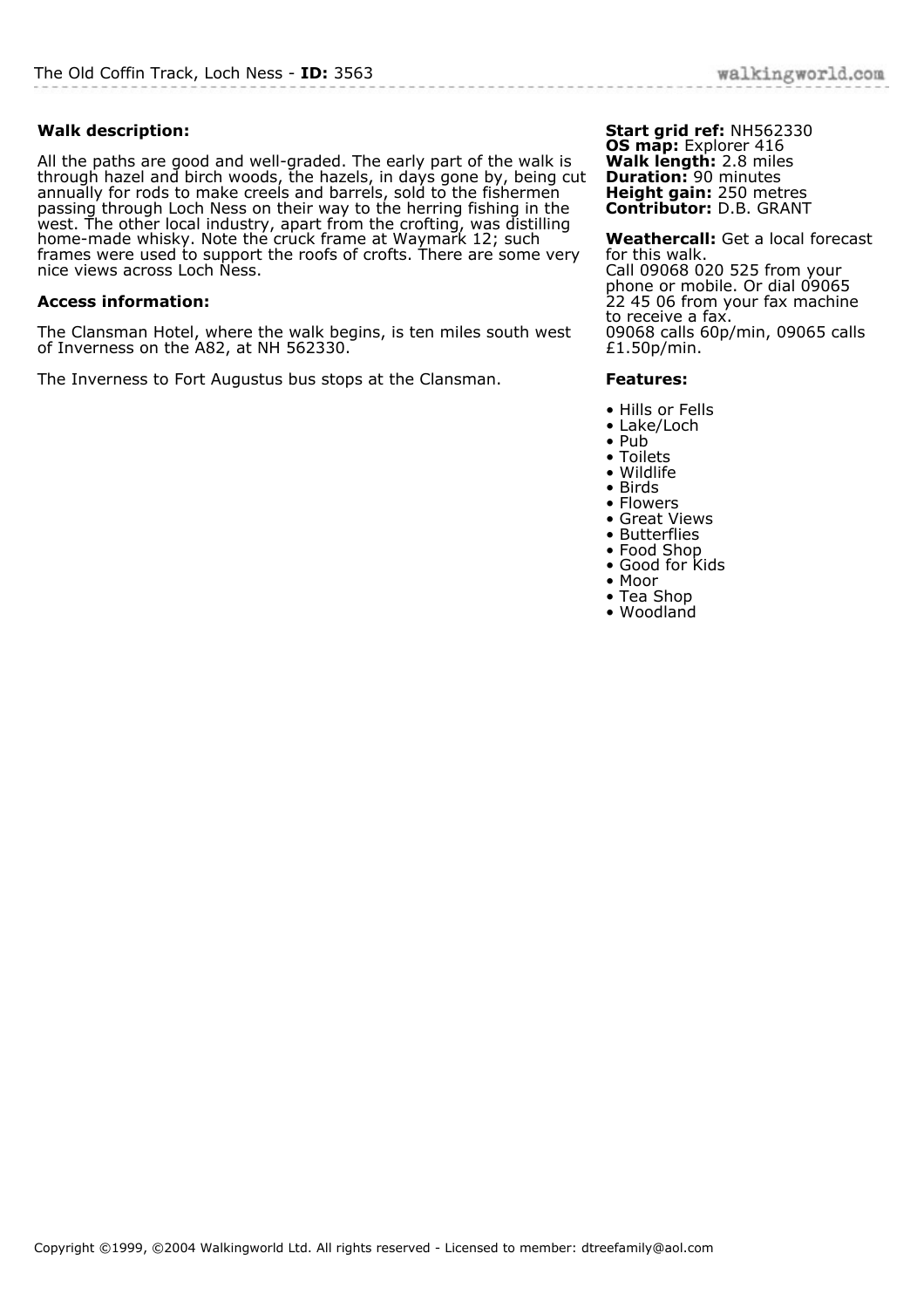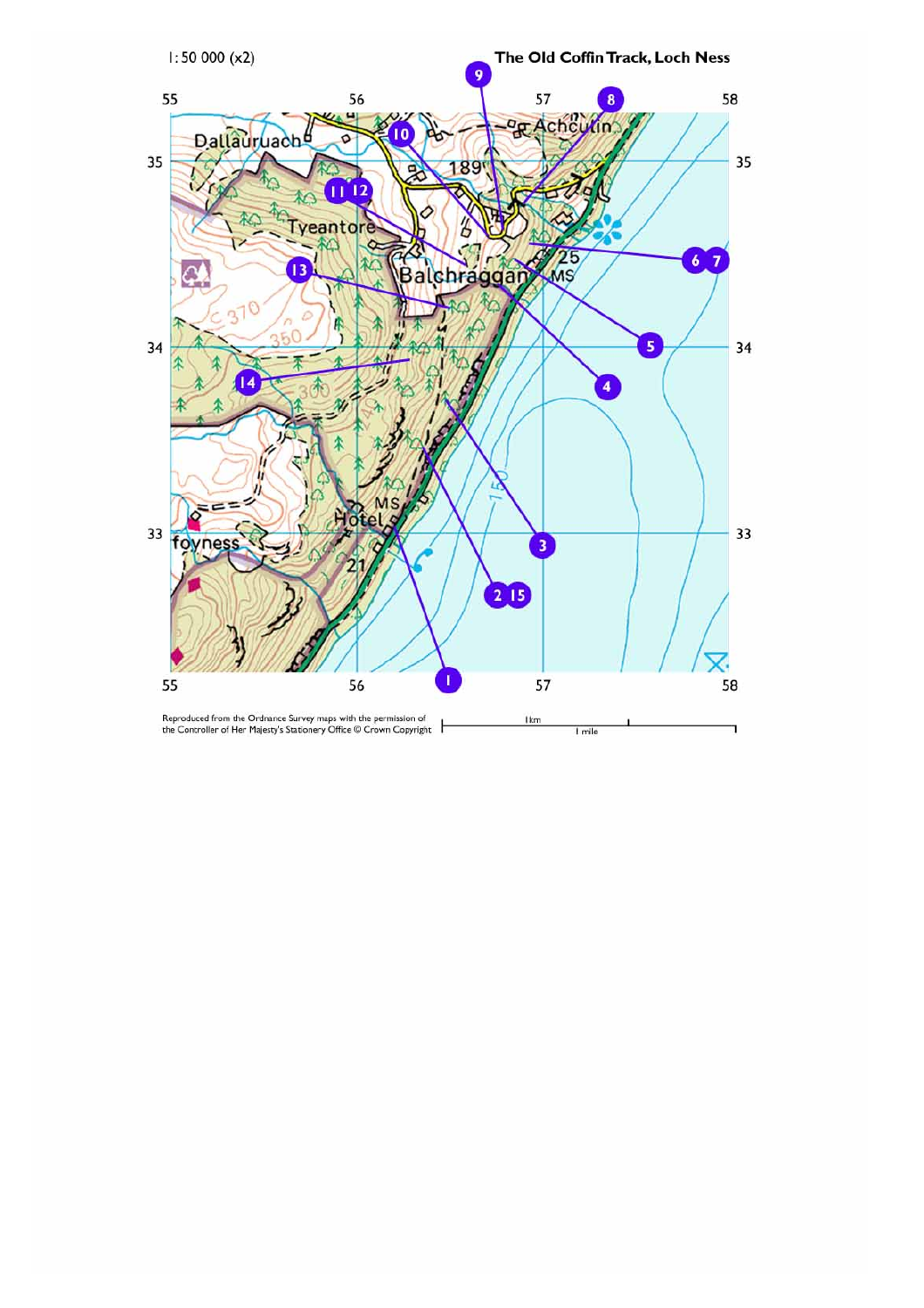.<br>De la Carlo de la Carlo

| 1                       | Parking (and refreshments) are at the Clansman Hotel.<br>Take the path at the north end of the car park. You soon<br>pass an information board at the entry to Abriachan Wood<br>and a little further on, reach a marked fork. | (Grid ref: 562330) |
|-------------------------|--------------------------------------------------------------------------------------------------------------------------------------------------------------------------------------------------------------------------------|--------------------|
| $\overline{\mathbf{2}}$ | Here take the right fork, leading through a hazel wood                                                                                                                                                                         | (Grid ref: 563334) |
| 3                       | Go through the hazel woods, with a nice view near a little<br>wooden bridge.                                                                                                                                                   | (Grid ref: 565337) |
| 4                       | View across Loch Ness; continue to another bridge.                                                                                                                                                                             | (Grid ref: 567343) |
| 5                       | Cross the second bridge, with another view.                                                                                                                                                                                    | (Grid ref: 568344) |
| 6                       | View to Dores across the loch; there's a fork nearby.                                                                                                                                                                          | (Grid ref: 569345) |
| 7                       | At the fork keep left, uphill, to reach a stile (you might like<br>to pop down to Abriachan Nurseries, right fork, before<br>going up to the stile).                                                                           | (Grid ref: 569345) |
| 8                       | Across the stile there is a viewpoint about 50m on; and<br>another 50m takes you to the Abriachan road, which you<br>follow for a few metres.                                                                                  | (Grid ref: 569347) |
| 9                       | View from the road; a few metres on there is a stile on<br>your left.                                                                                                                                                          | (Grid ref: 568346) |
| 10                      | Across the stile pick up the new path, surmount another<br>stile and cross another wooden bridge. There's a view<br>here.                                                                                                      | (Grid ref: 567346) |